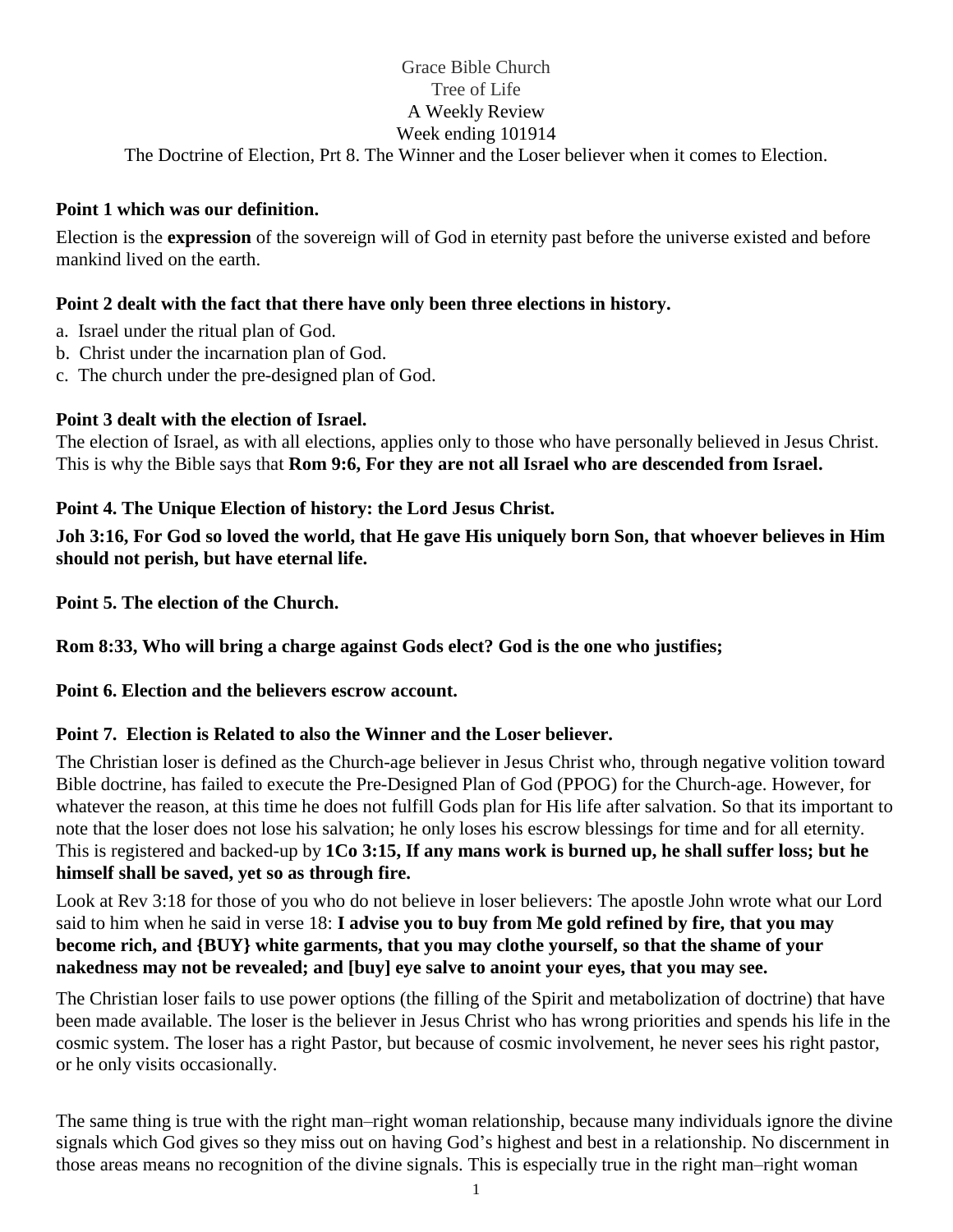recognition as well as the right pastor -right congregation recognition, and in some cases even both! In many cases, the loser finds his right Pastor but rejects him, or accepts him but gets distracted. Rejection of ones right Pastor is tantamount to rejection of the mystery doctrine of the Church-age especially the doctrine of Election.

However, its important to note that even the loser continues to receive logistical grace support and blessing. The loser has equal privilege and equal opportunity to execute the PPOG with all believers who become winners. But, instead of becoming an invisible hero, the loser is bored, dissatisfied, preoccupied with self, arrogant, frustrated, distracted, unstable, and unable to utilize the ten problem-solving devices. Therefore, the loser provides cursing by association which has adverse historical repercussions in the client nation. Cursing by association means the family is cursed, social life is cursed, your job, the church, the city, state and finally even the client nation is under a curse.

The Christian loser is called:

- 1. The carnal believer, Rom 8:7; 1Co 3:1-3.
- 2. Prisoner to the law of sin, Rom 7:23.
- 3. A wretched believer, Rom 7:24.
- 4. Grieving the Holy Spirit, Eph 4:30.
- 5. Quenching the Spirit, 1Th 5:19.
- 6. The enemy of the Cross, Phi 3:18.
- 7. The enemy of God, Jam 4:4.
- 8. The flawed believer, Jam 1:23-24.
- 9. The psycho believer or double-minded, Jam 4:8.

This is manifest in the great number of believers who become psychotic. The bottom line is that these type of believers are implacable, impossible to satisfy! They are usually critical, judgmental, negative, gossipers, malingers, fault finders, Thats why we are told in **Rom 16:17-18, Now I urge you, brethren, keep your eye on those who cause dissensions and hindrances contrary to the teaching which you learned, and turn away from them. For such men are slaves, not of our Lord Christ but of their own appetites; and by their smooth and flattering speech they deceive the hearts of the unsuspecting.**

#### **Jud 1:16, These are grumblers, finding fault, following after their own lusts; they speak arrogantly, flattering people for the sake of gaining an advantage.**

The Christian loser has the option of rebound, which means restoration to fellowship with God, recovery of the filling of the Spirit, and the continuation of the spiritual life. He is described in Gal 5:4 as drifting off course from grace. However, please notice in Gal 5, where the context of the phrase fallen from grace or drifting off course from grace comes from. **Gal 5:1-4, It was for freedom that Christ set us free; therefore keep standing firm and do not be subject again to a yoke of slavery [legalism]. Behold I, Paul, say to you that if you receive circumcision, Christ will be of no benefit to you. And I testify again to every man who receives circumcision, that he is under obligation to keep the whole Law. You have been severed from Christ, you who are seeking to be justified by law; you have fallen from or drifted off course from grace.**

Notice in this context that fallen from grace has to do with going back under the law, not some form of immorality! It has to do with going back into legalism!

The loser is also described in Heb 12:15 as coming short of the grace of God. And in that passage it has to do with judging and becoming very bitter toward others.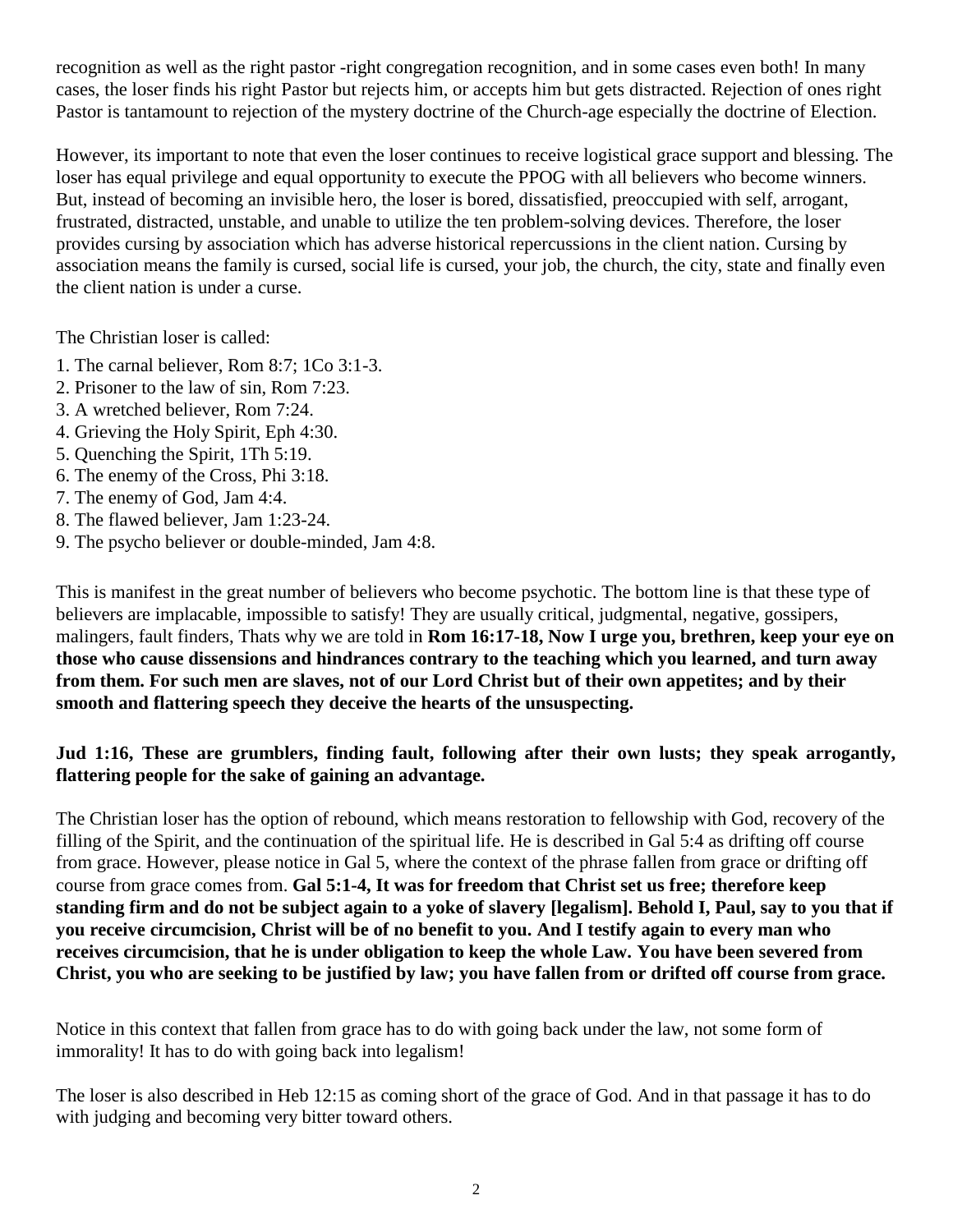#### **Heb 12:15, See to it that no one comes short of the grace of God; that no root of bitterness springing up causes trouble, and by it many be defiled;**

The Loser believer is described as the tormented soul of 2Pe 2:7-8. And in that passage it is because of compromise with the immoral crowd. **2Pe 2:7-8, and if He rescued righteous Lot, oppressed by the sensual conduct of unprincipled men (for by what he saw and heard that righteous man, while living among them, felt his righteous soul tormented day after day with their lawless deeds),**

The Loser believer is described as the lukewarm believer of Rev 3:15-16. This is the believer who is passive and indifferent toward the things of God. **Rev 3:15-16, I know your deeds, that you are neither cold nor hot; I would that you were cold or hot. So because you are lukewarm, and neither hot nor cold, I will spit you out of My mouth.**

The Loser believer is described as the shipwrecked believer of **1Ti 1:19, Having doctrine and a good conscience, which some believers have pushed aside, concerning which doctrine they have become shipwrecked.** In this context the shipwrecked believer is the one who listened to gossip and slander and ended up shipwrecked from the faith.

The Loser believer is described as being under the body of death in **Rom 7:24-25, Wretched man that I am! Who will set me free from the body of this death? Thanks be to God through Jesus Christ our Lord! So then, on the one hand I myself with my mind am serving the law of God, but on the other, with my flesh the law of sin.**

The escrow blessings of the loser will remain on deposit forever as a memorial to his failure to utilize the unique assets of the Church-age, to fulfill the will, plan, and purpose of God between his salvation and his departure from this life, whether by death or resurrection. And while he cannot lose his salvation, the loser spends his life on earth in a state of misery, resulting in two categories of punitive suffering.

- 1. The misery he brings on himself, i.e., self-induced or volitional misery.
- 2. Divine discipline in three categories: warning discipline, intensive discipline, and dying discipline.

So, logistical grace extends equal opportunity to every believer, beginning on the day of his salvation, to receive his escrow blessings. Every believer is kept alive by logistical grace long enough so that he could become a winner. Therefore, every loser is a loser by his own decisions. Every believer must take the responsibility for his own decisions in eternity future. Some believers exploit the equal opportunity of election and predestination and fulfill the PPOG in time. Losers do not. At the judgment seat of Christ, they become double losers.

Time provides the opportunity for the obligee to attain Gods highest and best under election, i.e., under the deposit of the obligor in eternity past. The fulfillment of the PPOG in time leads to a rich entrance into the eternal kingdom. This dramatizes the importance of life inside the PPOG under the enabling power of the Holy Spirit and the consistent perception of doctrine and its spiritual metabolism.

The fulfillment of the PPOG in time leads to a rich entrance into the eternal kingdom. This dramatizes the importance of life inside the PPOG under the enabling power of the Holy Spirit and the consistent perception of doctrine and its spiritual metabolism. Nothing dramatizes the PPOG more than the spiritual blessings held in the eternal escrow.

What brings your blessings out of escrow? Staying in the PPOG; quickly rebound to get back in after sinning. Remaining under the enabling power of the Holy Spirit. Metabolizing and applying the doctrine you learn. How will you know when youre in spiritual maturity? You will recognize your spiritual blessings! Your escrow blessings are actually a conveyance from the perfect righteousness of Jesus Christ, the depositary, to the perfect righteousness of Jesus Christ in you by virtue of your union with Him. The purpose of this escrow account in